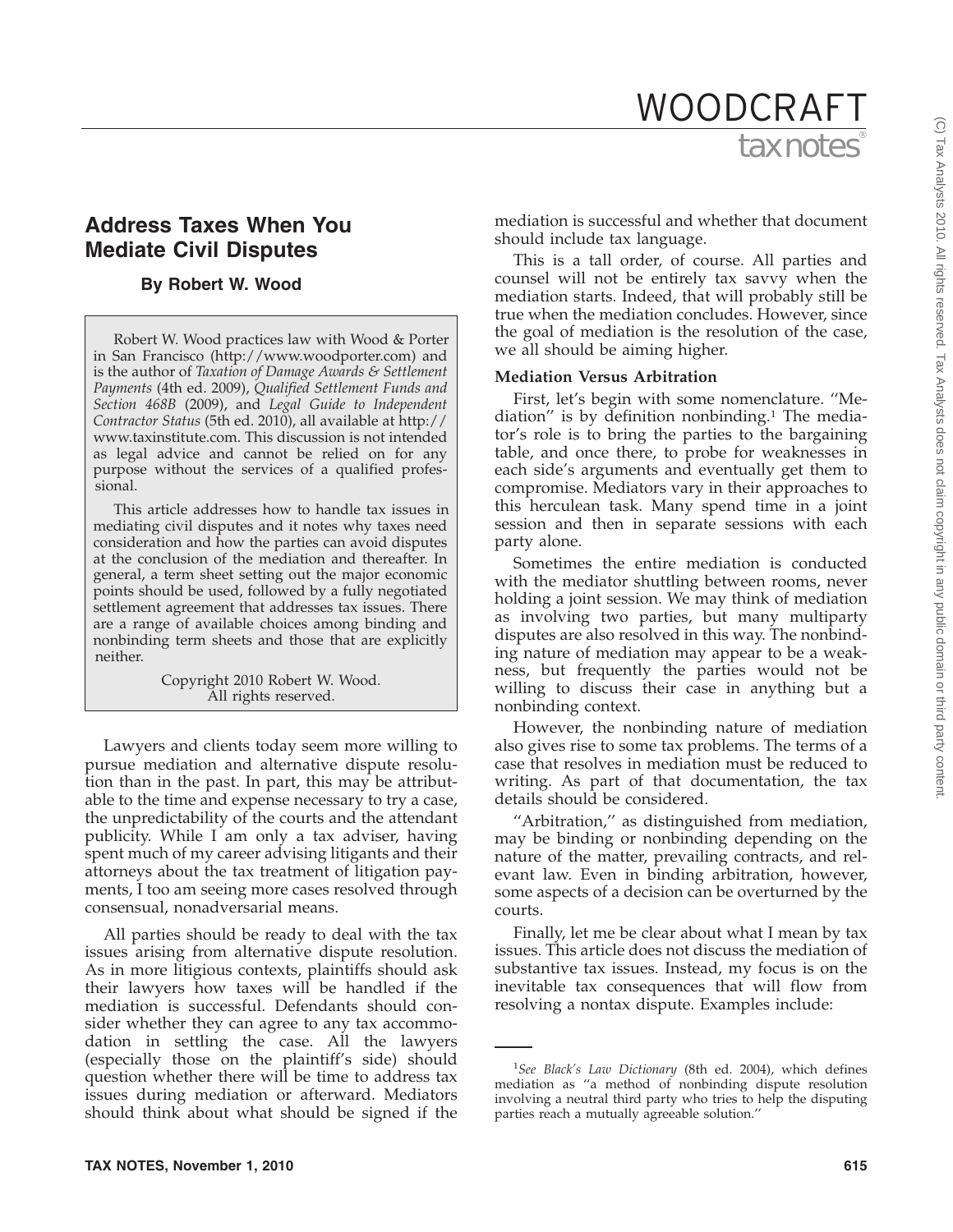- **Employment disputes.** Suppose an executive has been fired and sues the company for wrongful termination, age discrimination, or other related causes. There are no tax issues in the dispute, but there will invariably be tax consequences when the dispute is resolved. Are all the payments wages subject to withholding? What is the appropriate allocation between wage and nonwage damages? Is any equity or stock option compensation to be paid? Can any equity feature be taxed as equity rather than ordinary income? How will withholding, IRS Forms 1099, and similar issues be handled?
- **Intellectual property disputes.** Suppose one company absconds with the intellectual property of a competitor and the dispute is mediated. If the defendant agrees to pay the plaintiff \$5 million, how will the parties characterize the payment for tax purposes? Will the plaintiff insist on it being treated as capital gain? Will the defendant agree?
- **Personal physical injury cases.** Suppose a plaintiff is injured in a serious automobile accident in which the defendant manufacturer's vehicle malfunctions. The dispute may be mediated pretrial or posttrial while the case is on appeal. Assume there was an award at trial for compensatory damages (\$5 million), punitive damages (\$20 million), and interest (\$1 million). The case is mediated on appeal and the parties agree to resolve the dispute for \$10 million. How will the payment be treated for tax purposes? Will it all be tax free as compensatory damages, or is some of it punitive damages or interest? What will the plaintiff and defendant provide in the settlement agreement?
- **Property damage claims.** Suppose the plaintiff homeowner has insurance issued by the defendant and suffers a significant loss due to mold in the home. The plaintiff sues for property damage, relocation expenses, and personal physical injury (or sickness) damages from mold inhalation. If this dispute is mediated, what will the parties request and what should the settlement agreement say about tax treatment?

The list of comparable examples is almost infinite. Yet the similarities in those cases are more striking than their differences. In each case, if a settlement can be reached, money will be paid and documents will need to be prepared. The plaintiff and defendant must consider tax issues before filing returns the following year.

In so doing, many fundamental questions will arise. How much in the way of tax-related documentation should be prepared at the conclusion of the mediation? How much should be prepared later, and precisely what is binding? If the case settles in mediation for \$1 million, what should be signed before the parties leave the room?

#### **Term Sheets**

In my experience, the parties generally sign some kind of term sheet at the conclusion of the mediation indicating that they have tentatively resolved the case for a specified payment. The document states that the parties will cooperate to produce a final settlement agreement that both parties will also sign. However, that is often where the term sheet stops.

But what happens if the final settlement agreement is never executed? Practice on this point varies widely. Is the term sheet itself binding if a more comprehensive settlement agreement is not completed? It is best if the term sheet specifies the outcome. It may say that if a settlement agreement cannot be executed, the parties agree that they have not settled the case. Conversely, the term sheet may say that the case will be considered settled based on the term sheet as a binding agreement. It is even possible for the term sheet to invoke the mediator for help in reaching a final settlement agreement. However, if the term sheet is silent on the consequences of a failure to execute a more comprehensive settlement agreement, a court may have to decide.

I have seen plenty of binding and nonbinding term sheets, and some that did not specify which they were. Yet after 30 years of practice, I have witnessed only one case in which a term sheet settlement was later derailed during negotiations over a more comprehensive agreement. Even that case ultimately settled, so I am not sure it is fair to list it as a failure of the term sheet process.

The primary issues in structuring a term sheet are how the dispute should be resolved, the enforceability of the agreement, and the completeness of releases. Plainly, these are not tax related. No matter how the parties decide to proceed, however, they may ultimately have to address tax issues.

#### **Binding Settlement Agreements**

In some cases, the parties will not sign a term sheet at all, but will proceed directly to a binding settlement agreement negotiated and signed before the parties leave the mediation room. This approach has both advantages and disadvantages.

On the plus side, if the parties hammer out a complete settlement agreement, by definition, the binding versus nonbinding term sheet issue will not arise. There simply will be no term sheet. Also, when the case is concluded via mediation (and a full settlement agreement is signed), it will *really* be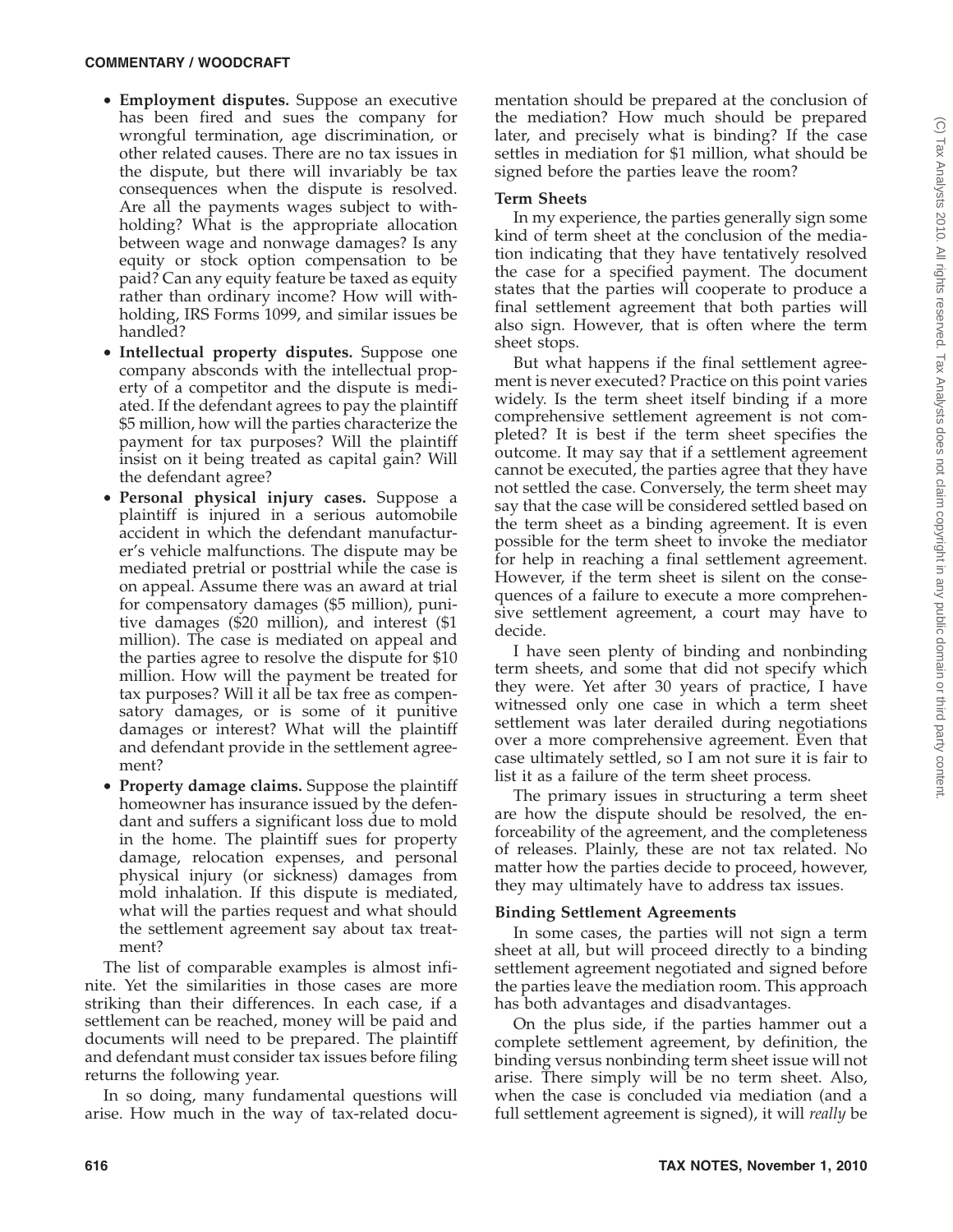concluded. The possibility that a term sheet will not blossom into a full settlement agreement cannot arise.

On the minus side, the parties will almost certainly be rushing to address many issues and to complete a settlement agreement, perhaps after many hours (or even days) of mediation. It may be late at night. Everyone may be tired.

Proximity and resources can also influence the proceedings. Often the mediation will take place in a third-party location such as a mediator's office. The lawyers for the plaintiffs and the defendants may be drafting a settlement agreement on their laptops, or even worse, by hand. In any case, they probably will not have their full resources available, much less the time to reflect on all of the provisions and issues.

If a binding settlement agreement is signed and there is no further documentation, there will not be much opportunity to catch errors or reflect on a draft agreement. Moreover, there will be little time to discuss the tax points or to solicit and implement tax advice. Almost inevitably there will be tax issues, but when will they be addressed?

In some of the cases I see, there has been tax input by one or both sides *before* the mediation. In these cases, it may be possible to anticipate the tax matters that may arise. For example, in an employment dispute, the parties will probably have considered the wage versus nonwage question in at least a general fashion. This tax issue is so prevalent in employment cases that it seems unthinkable not to be prepared to address it.

Also, if there are arguments for excluding some damages under section 104, the parties should think about this in advance. The plaintiff should be prepared to assert how much of an exclusion seems reasonable and how it can be documented. The defendant should be prepared to develop a position about what it is willing to do.

Unfortunately, in most cases, the parties do not seriously consider the tax issues unless a dollar figure is agreed on by both sides. Although I would like to think that the parties are tax savvy before the mediation begins, the reality seems to be otherwise.

Realistically, it is unlikely that all the appropriate tax issues will be vetted and that the tax guidance will be implemented even by the end of the mediation. Moreover, even if there has been some level of tax discussion, it is almost inevitable that some tax issues will be mishandled if the settlement agreement is signed in haste. The defendant may agree to things it may later regret. The plaintiff may not even ask for the right concessions. Tax misinformation is often rampant at bargaining sessions.

If a complete settlement agreement must be signed before the parties have the time or expertise to consider tax issues, problems will arise. In extreme cases, the defendant will not know whether it should withhold on some or all of the payment. The defendant may be unclear whether it can or should issue Forms 1099 for some or all of the payments, and if so, to whom they should be issued. The plaintiff may be equally uninformed. As a result, the plaintiff may be shocked and dismayed the following January when Forms 1099 and W-2 must be completed and filed.

# **Ambiguous Information Returns**

The information returns that are prepared can have a huge impact on the plaintiff's tax position. If the term sheet and subsequent comprehensive settlement agreement are silent on the tax reporting issues, the plaintiff will have no recourse if the forms are not prepared the way the plaintiff thinks they should be. Every year I receive numerous phone calls and e-mails around January 31 from plaintiffs who received Forms 1099 for settlements they thought were tax free.

When plaintiffs receive tax reporting forms in January or February that they think are wrong, there is often little recourse. If the settlement agreement prescribes (or proscribes) specific reporting forms, it is generally easy to contact the defense lawyer and assert that the settlement agreement has been breached. If errant Forms 1099 have not yet been sent to the IRS, the defense can destroy the erroneous forms. If the forms have already been sent to the IRS, however, there is a procedure for correcting erroneous Forms 1099.<sup>2</sup> In either event, the mishap can be remedied.

The question of tax reporting forms may be addressed in a binding term sheet. If the term sheet is not binding, however, or if the term sheet leaves the tax reporting details for the settlement agreement, these reporting issues should be addressed. If the settlement agreement that finalizes the mediation is not specific, calls to the defense attorney or defendant the following January are likely to fall on deaf ears. When debating the legal requirements for issuing reporting forms, it is likely that whatever position the defendant has taken is either within the law or within a reasonable interpretation of it. It is difficult to convince signatories to a binding contract to undo something when they have no legal obligation to do so.

Understandably, defendants do not wish to debate such points after they have signed a binding settlement agreement and paid settlement money.

<sup>2</sup> *See* the IRS publication *General Instructions for Certain Information Returns (Forms 1098, 1099, 3921, 3922, 5498, and W-2G)* (2010), pp. 6-7.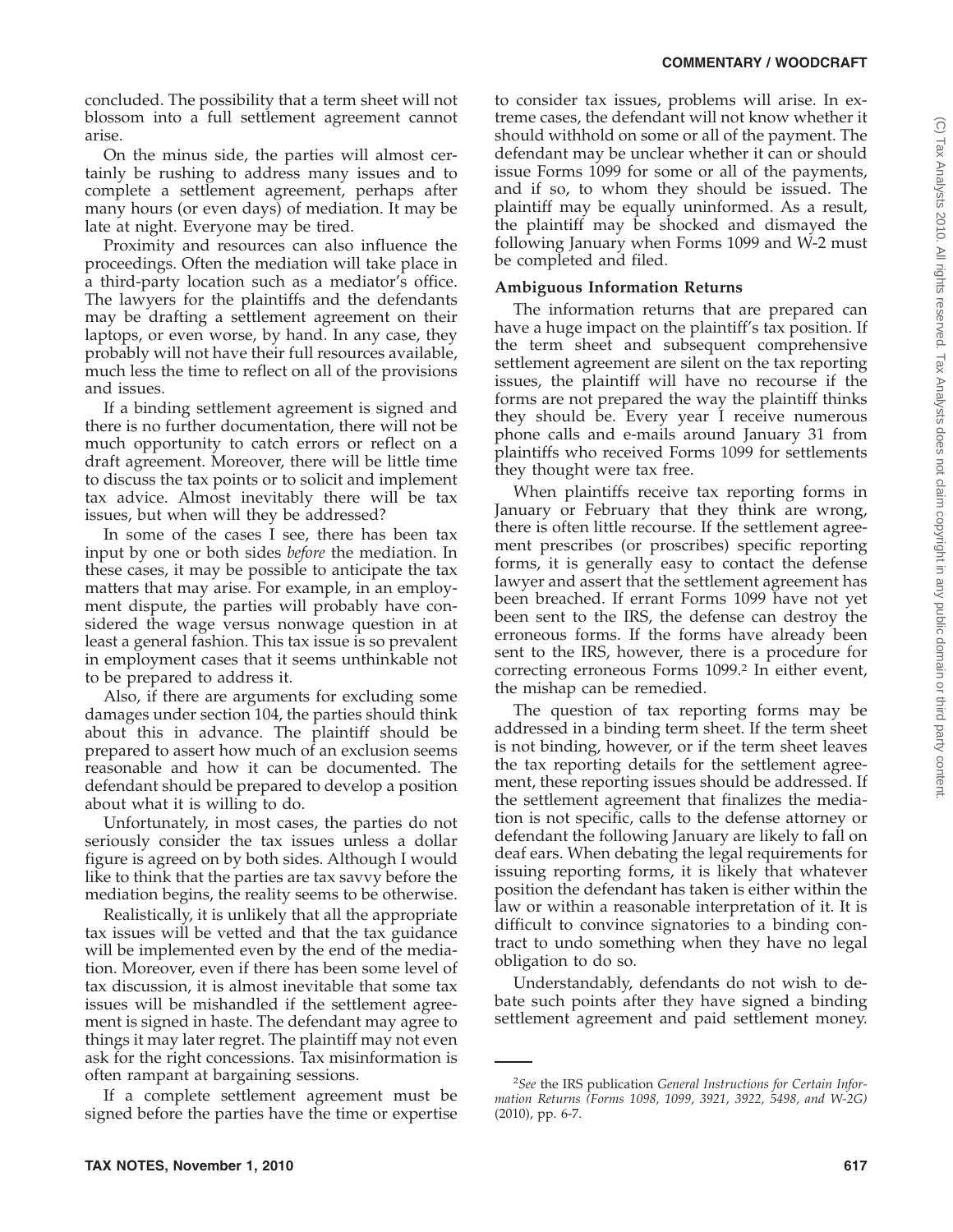#### **COMMENTARY / WOODCRAFT**

The plaintiff has no bargaining power and is usually not well liked by the defendant. It is much better to have a definitive statement in the term sheet or settlement agreement that resolves any debate about exactly what tax forms will be issued and to whom.

I believe it is more likely for the settlement agreement to include fully considered tax language if it is not signed the night of the mediation. For this reason, I believe mediations should generally conclude with a term sheet. The parties can decide whether they want a binding term sheet, a nonbinding term sheet, or an ambiguous term sheet.

#### **Why Include Tax Provisions?**

Since litigants and their counsel commonly question the merits of tax provisions in settlement agreements, it is worth addressing this topic. It underlies much of the mediation debate. First, it is axiomatic that one cannot bind the IRS in a settlement document.3

Clearly, the plaintiff and the defendant may agree in a settlement agreement that the settlement is intended to be for personal physical injuries and therefore should not constitute income for tax purposes. The IRS can always disagree. Similarly, the plaintiff and the defendant in an employment action might agree that 50 percent of the settlement amount constitutes wages and the other 50 percent is income but not wages (to be reported on a Form 1099). Again, the IRS can always disagree with this allocation.4

After 30 years of representing clients in these circumstances, I find it downright foolish not to address taxes in settlement agreements. The mere fact that the parties cannot bind the IRS does not mean that no attempt should be made to address tax issues. Many IRS agents and Appeals officers will not look behind a settlement agreement to ask questions about the tax issues. In fact, having a general settlement agreement that says nothing about taxes or tax reporting can be more likely to prompt inquiry than one that is specific. I've had IRS personnel look askance at a general release, saying, ''If this payment was intended to be for personal physical injuries and therefore tax free, why doesn't the settlement agreement say so?''

Whatever one's practical experience may be in dealing with the IRS, a settlement agreement almost invariably represents an opportunity to shape the tax treatment of the payments. Failing to grasp this

potential benefit represents an enormous lost opportunity one can never get back. Do not fail to take advantage of it.

National Taxpayer Advocate Nina Olson has suggested that legal settlement recoveries have crowded the Tax Court's docket.5 One reason for the logjam is the mess that section 104 has become. Another is the lack of consensus on tax issues in settlement agreements.

#### **Defendants, Too**

Some defendants may nevertheless assert that it is only in the plaintiffs' interest to set forth tax provisions in a settlement agreement. This is not true. First, defendants may have to address deductibility issues. Even more importantly, however, defendants need to know what they can and should do concerning withholding and information returns.

I have seen defendants withhold employment taxes on settlement payments only to find that the plaintiff will not accept the payment or, even worse, will refuse to sign all appropriate forms and file them with the court to dismiss the case. I have seen defendants issue Forms 1099 in the year following a settlement only to find themselves in court again fighting with the plaintiff over tax reporting. However, such lawsuits are rare and most may be regarded as spurious.

Nevertheless, they are expensive and maddening fights, particularly when the settlement agreement should have made everything clear. A defendant who ends up litigating tax and withholding issues separately after a case is ostensibly resolved will not be happy with anyone, including his own lawyers.<sup>6</sup>

## **Are Taxes Essential?**

Only a few courts have considered whether tax provisions are essential to a settlement agreement. In 1995 the Eighth Circuit decided *Sheng v. Starkey Laboratories Inc.*, <sup>7</sup> which had its beginning in a simple employment dispute. The underlying claim was made by Beihua Sheng, a former employee of Starkey who sued for sexual harassment and retaliation. The parties met for a settlement conference before a magistrate on December 20. After discussion, the attorneys for Sheng and Starkey shook hands on a figure of \$73,500.

Unfortunately, the attorneys could not agree on the tax treatment of the settlement. Sheng's attorney

<sup>3</sup> *See*, *e.g.*, *Basle v. Commissioner*, T.C. Memo. 1957-169. <sup>4</sup>

*See Bagley v. Commissioner*, 121 F.3d 393 (8th Cir. 1997), *Doc 97-23130*, *97 TNT 153-8*, *aff'g* 105 T.C. 396 (1995), *Doc 95-11034*, *95 TNT 241-12*.

<sup>5</sup> *See* Nina Olson, National Taxpayer Advocate 2009 Annual Report to Congress, p. 446, *Doc 2010-174*, *2010 TNT 4-19*. <sup>6</sup>

*See Redfield v. Insurance Co. of North America*, 940 F.2d 542 (9th Cir. 1991).

<sup>53</sup> F.3d 192 (8th Cir. 1995), *after remand, rev'd in part and aff'd in part*, 117 F.3d 1081 (8th Cir. 1997).